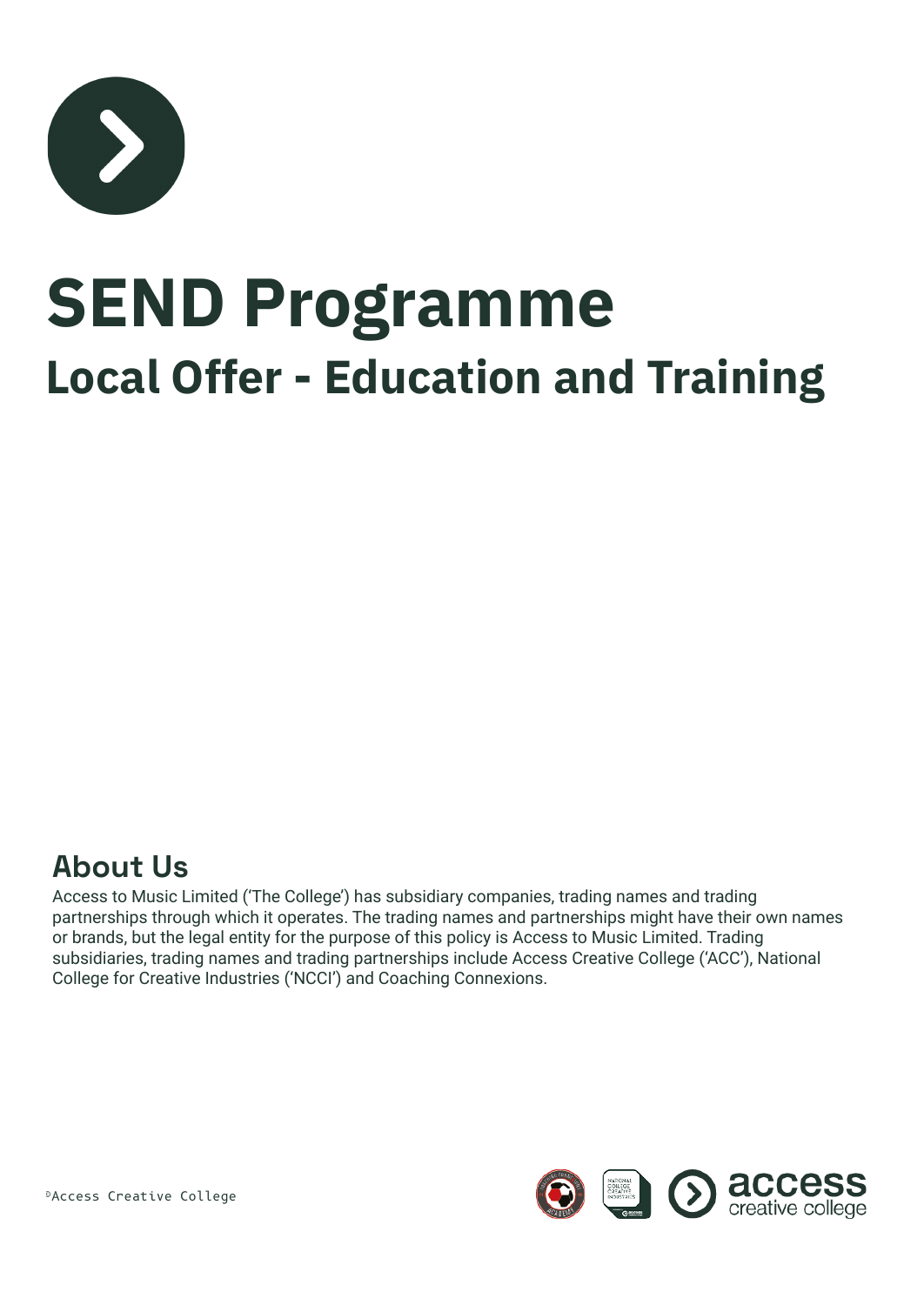

| <b>FULL NAME OF EDUCATION SETTING</b>                         | $\overline{2}$ |
|---------------------------------------------------------------|----------------|
| <b>ADDRESS OF SATELLITE CENTRES</b>                           | 3              |
| <b>BRIEF OVERVIEW OF YOUR SERVICE</b>                         | 3              |
| <b>TYPES OF EDUCATION SETTINGS</b>                            | 4              |
| WHICH OF THE FOLLOWING BEST DESCRIBES YOUR EDUCATION SETTING? | 4              |
| <b>KEY SEARCH WORDS</b>                                       | 5              |
| <b>SECTIONS AND SUBSECTIONS</b>                               | 6              |
| <b>PARENTS &amp; CARERS WOULD LIKE YOU TO ANSWER</b>          |                |
| THE FOLLOWING QUESTIONS                                       | 9              |
| <b>CHILDREN &amp; YOUNG PEOPLE WOULD LIKE YOU TO ANSWER</b>   |                |
| THE FOLLOWING QUESTIONS                                       | 14             |
|                                                               |                |



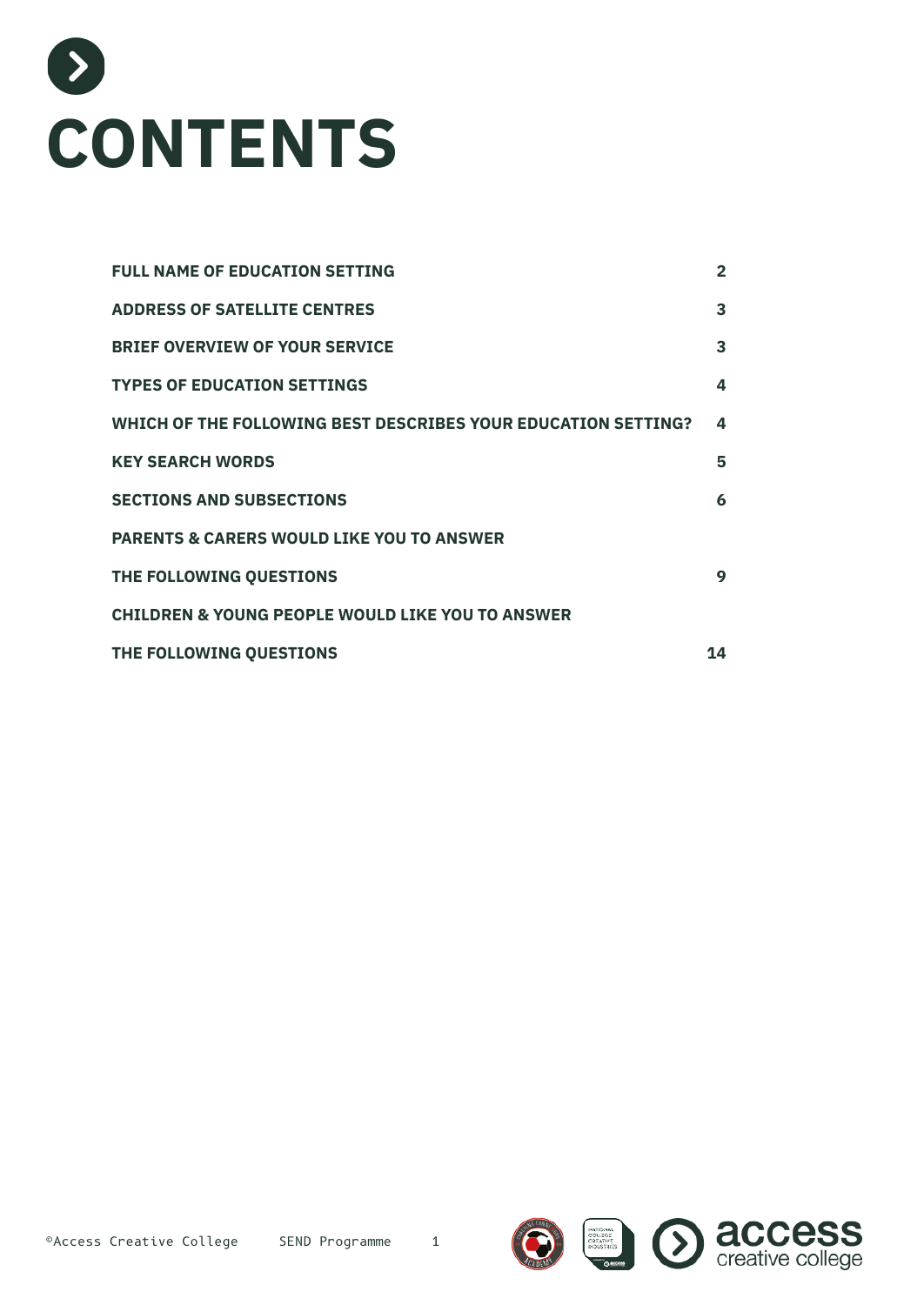

## **Full Name of Education setting:**

### **Access Creative College – National Independent Training Provider**

#### **Head Office Address:**

50 Fountain Street, Manchester, Greater Manchester, M2 2AS

#### **Contact person:**

Alison Mills,Head of ALS, Exams and College SENCo

#### **Telephone:**

0161 247 8069

#### **Email address:**

[alison.mills@accesstomusic.ac.uk](mailto:alison.mills@accesstomusic.ac.uk)

#### **Website:**

Accesscreative.ac.uk

#### **Facebook:**

facebook.com/AccessCreative/

#### **Twitter:**

twitter.com/access\_creative



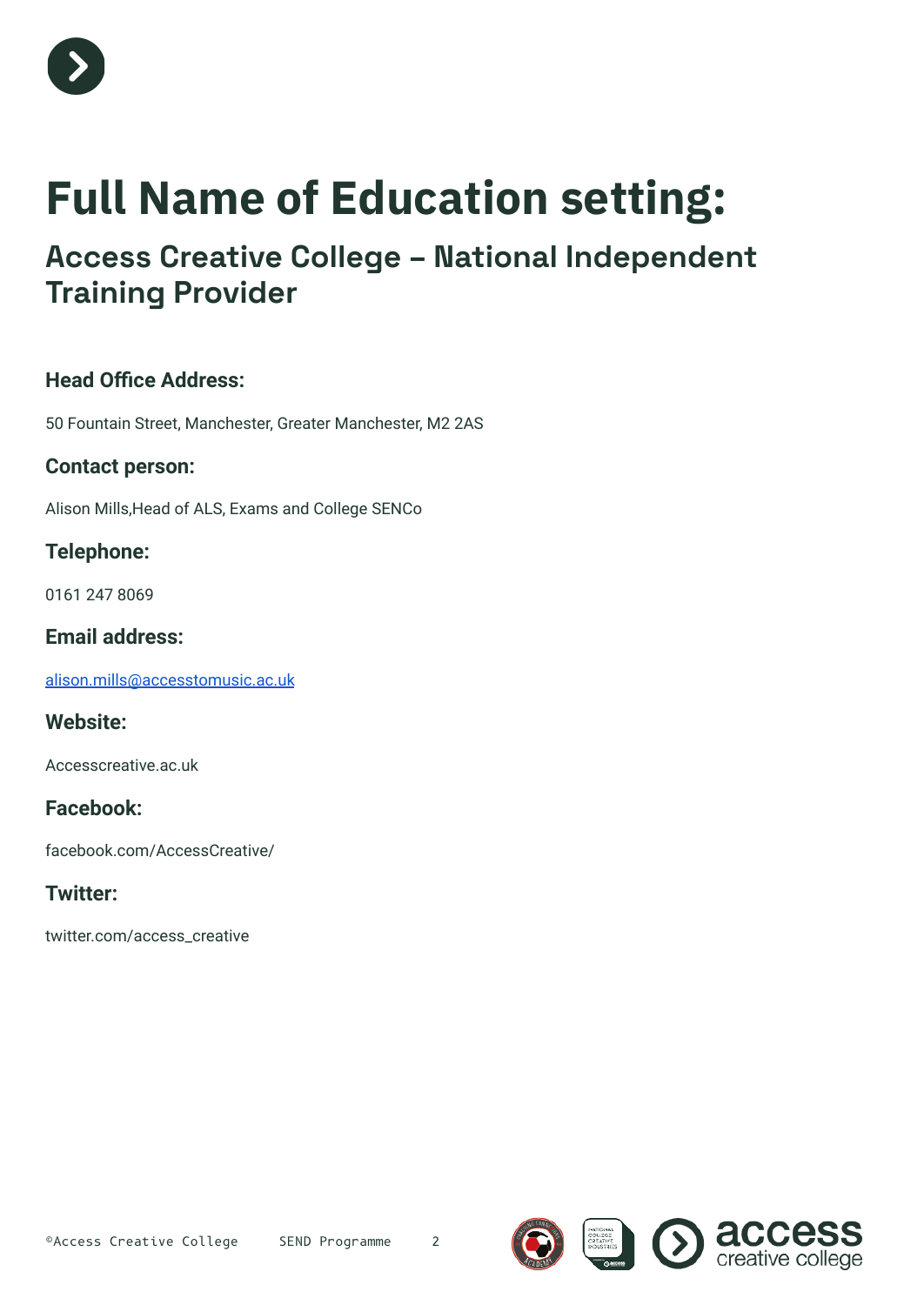

## **Address of Satellite Centres**

- 68 Heath Mill Lane, Digbeth, Birmingham, B9 4AR
- 309 Central Park, Petherton Road, Hengrove, Bristol, BS14 9BZ
- All Saints Street Bristol, BS1 2LZ
- 3rd Floor Silvergate House, 32 Clasketgate, Lincoln, LN2 1JS
- 50 Hoxton Street, Shoreditch, London, LN1 6LP
- St James Buildings, 65 Oxford Street, Manchester, M1 6FQ
- 24 Hulme Street Manchester M1 5BW
- 114 Magdalen Street, Norwich, NR3 1JD
- The Jam Factory, 106 Eldon Street, York, YO31 7NH

## **Brief overview of your service**

Access Creative College (ACC), formerly known as Access to Music is inspected by both Ofsted and the Independent Schools Inspectorate (ISI) the results of our recent inspections are as follows:

#### Full Ofsted inspection: **May 2016 Grade 2 (Good) in all categories**

Educational oversight inspection – Independent Schools Inspectorate: **March 2017 Grade 1 (Outstanding) in all categories**

ACC offers excellent resources and facilities for students interested in pursuing a career in the creative industries sector. The learner is at the heart of everything we do and they are well supported on their journey through a vocational pathway and programme of study. Individual needs are met and the whole student experience matters to us. Careers and progression are a priority; your pathway to employment starts here.

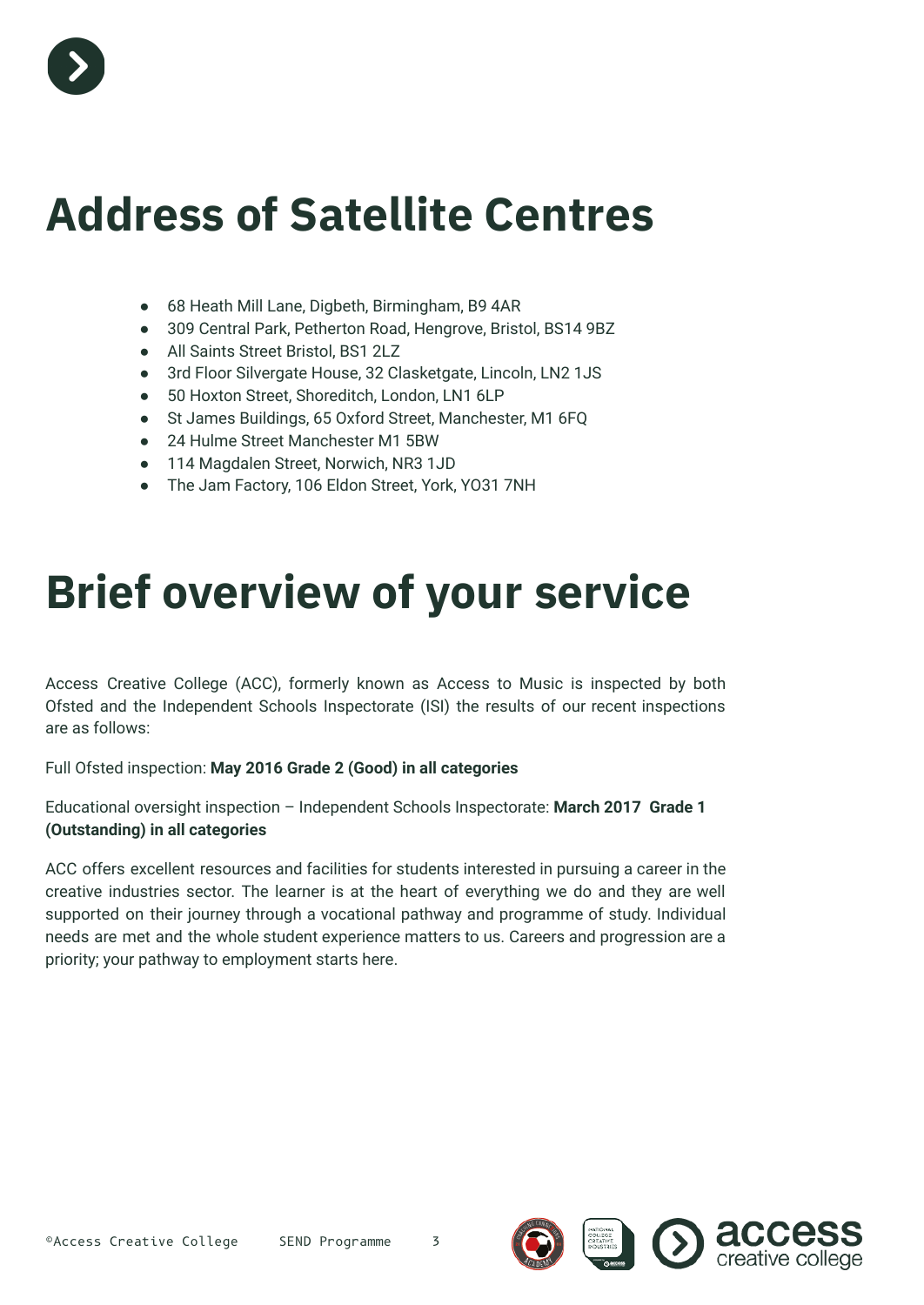

## **Type of education setting**

| Preschool aged 0-2 | Secondary school                       |  |
|--------------------|----------------------------------------|--|
| Preschool aged 2-3 | Nursery School                         |  |
| Preschool aged 3-5 | Secondary with 6th form                |  |
| Infant school      | Post 16 provision (Centre)             |  |
| Primary school     | Special school 2-19 years              |  |
| Junior school      | <b>Higher Education (Universities)</b> |  |

## **Which of the following best describes your education setting?**

| Mainstream                                              | $\checkmark$ | Special                                     |  |
|---------------------------------------------------------|--------------|---------------------------------------------|--|
| Resourced Provision (Mainstream with<br>resourced unit) |              | Academy                                     |  |
| <b>Community School</b>                                 |              | Alternative Provision (pupil referral unit) |  |
| Free School                                             |              | Residential 38/44 weeks                     |  |
| Faith school                                            |              | Residential (48/52 weeks)                   |  |
| Early years SEN provision                               |              | <b>Independent Training Provider</b>        |  |
| <b>Hospital School</b>                                  |              | <b>Higher Education (Universities)</b>      |  |
| Childminder (Early years education)                     |              | <b>SEN Hub</b>                              |  |
| Day Nursery (38/50 weeks)                               |              | <b>School Nursery</b>                       |  |
|                                                         |              | Preschool playgroup                         |  |

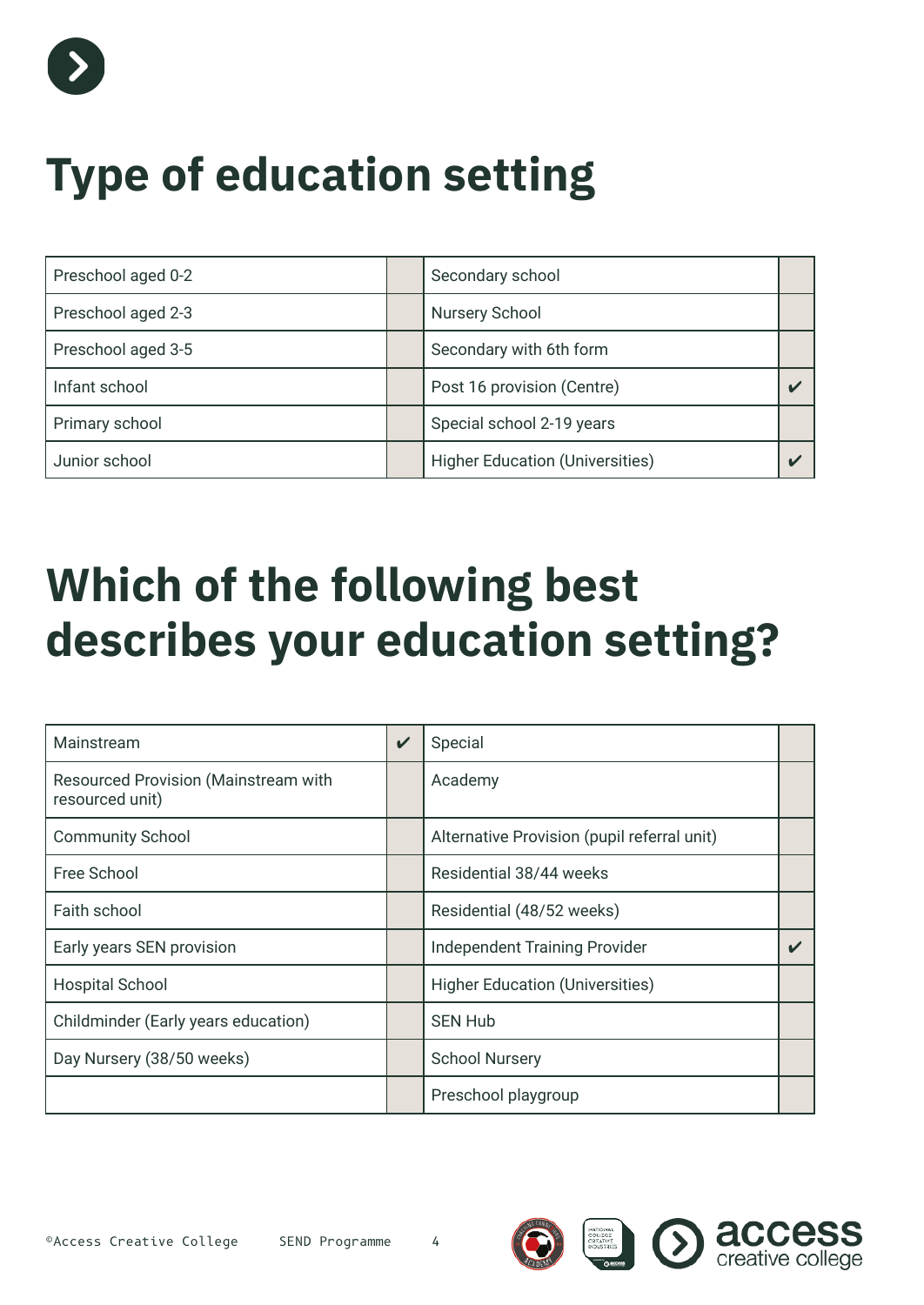| Hydrotherapy pool                                                                                                                                                                 |                    | Sensory room or area                     |  |
|-----------------------------------------------------------------------------------------------------------------------------------------------------------------------------------|--------------------|------------------------------------------|--|
| Wheelchair Access (limited access at all<br>centres, lifts are available but we do not have<br>automatic opening doors, wheelchair access<br>is not available at our York campus) | $\boldsymbol{\nu}$ | Accessible changing area                 |  |
| Accessible toilets (no disabled toilet facility<br>at York campus)                                                                                                                | $\boldsymbol{\nu}$ | Low stimulus environment                 |  |
| Secure environment                                                                                                                                                                | $\boldsymbol{\nu}$ | Soft play facility                       |  |
| Sensory adaptations (such as colour<br>scheme)                                                                                                                                    |                    | Physical adaptations (such a hand rails) |  |
| Accessible parking                                                                                                                                                                |                    |                                          |  |

Any further comments regarding these statements (e.g. - "Not all toilets are accessible")

Please note arrangements will be discussed and considered for each learner on a case by case basis.

## **Key search words**

Access Creative College, Music, Games, Media, Events



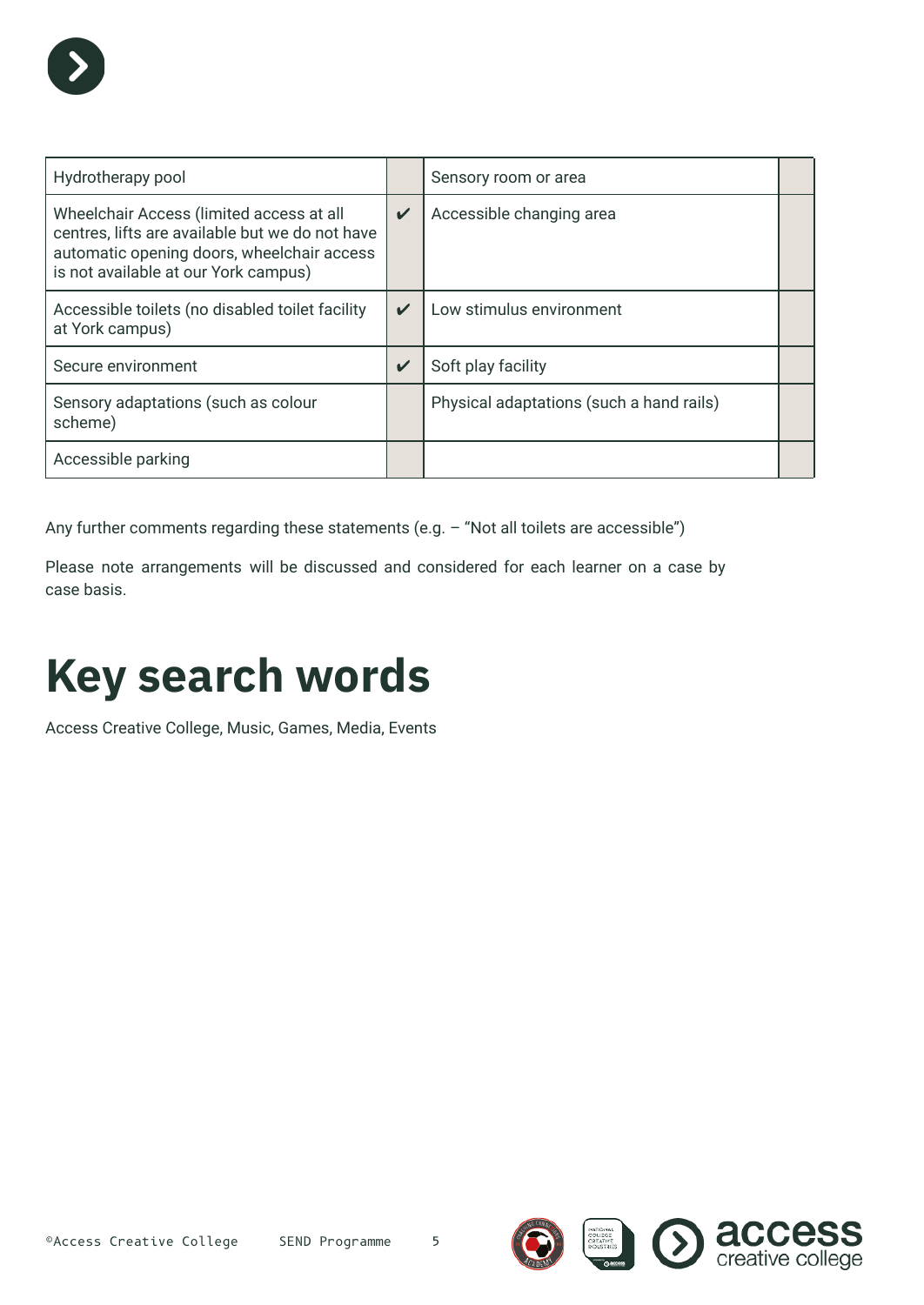

## **Sections and subsections**

### **Respite and Support**

| Respite and Short Breaks                 | <b>Funding and Direct Payments</b>         |  |
|------------------------------------------|--------------------------------------------|--|
| Common Assessment Framework (CAF)        | <b>Emotional Wellbeing</b>                 |  |
| Advocacy                                 | Support groups and Voluntary Organisations |  |
| Disabled Children fostering and adoption | Support and family members                 |  |

### **Health**

| <b>Children's Nurses</b> | <b>Specialist Clinics</b>             |  |
|--------------------------|---------------------------------------|--|
| Sensory                  | Pre-birth and birth                   |  |
| <b>Dental Care</b>       | Complex health needs                  |  |
| Doctors and Hospitals    | <b>Emotional Health and Wellbeing</b> |  |

## **Equipment and Therapies**

| <b>Wheelchair Services</b> | Speech and Language         |  |
|----------------------------|-----------------------------|--|
| <b>Continence Services</b> | <b>Occupational Therapy</b> |  |
| Physiotherapy              | Other equipment             |  |
| Other therapies            | Grants                      |  |

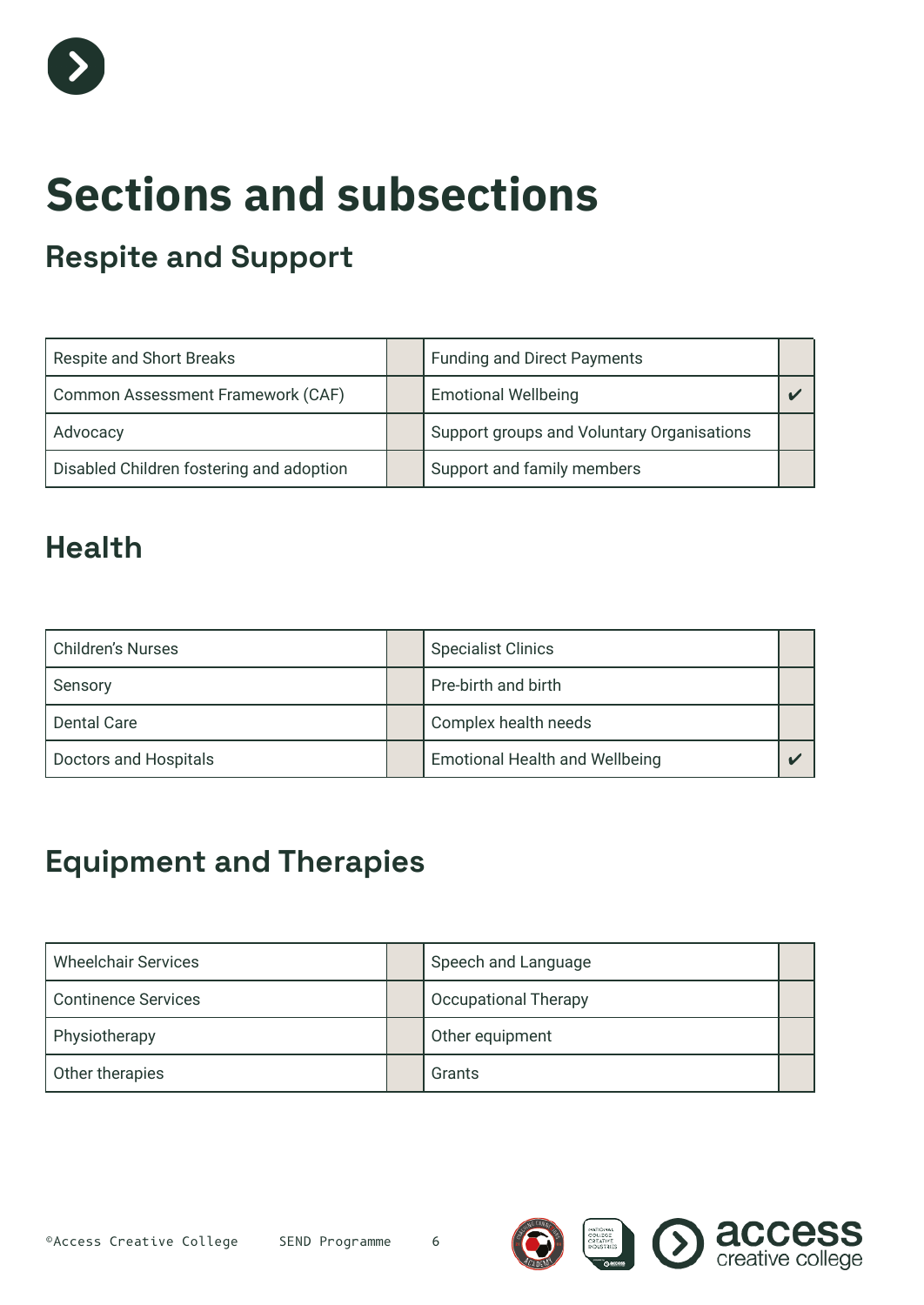

### **Education & Childcare**

| In school therapies       | <b>SEN Support</b>     |  |
|---------------------------|------------------------|--|
| Childcare and early years | Learning from home     |  |
| Schools                   | Centre & Post 16       |  |
| Transport                 | Transition             |  |
| <b>Higher Education</b>   | Other (Please Specify) |  |

### **Leisure & Play**

| Clubs and activities          |                         | Things to do       |  |
|-------------------------------|-------------------------|--------------------|--|
| Holidays                      |                         | Sports and fitness |  |
| Friendships and relationships | $\overline{\mathbf{v}}$ | Gateway            |  |
| Music events                  | $\mathbf v$             |                    |  |

## **Preparation for Adulthood**

| Getting involved                     | $\overline{\nu}$ | Independent living  |  |
|--------------------------------------|------------------|---------------------|--|
| Parents, siblings and family carers  |                  | University and work |  |
| Staying healthy (tutorial programme) |                  | Money               |  |
| Getting around                       |                  | Being an adult      |  |

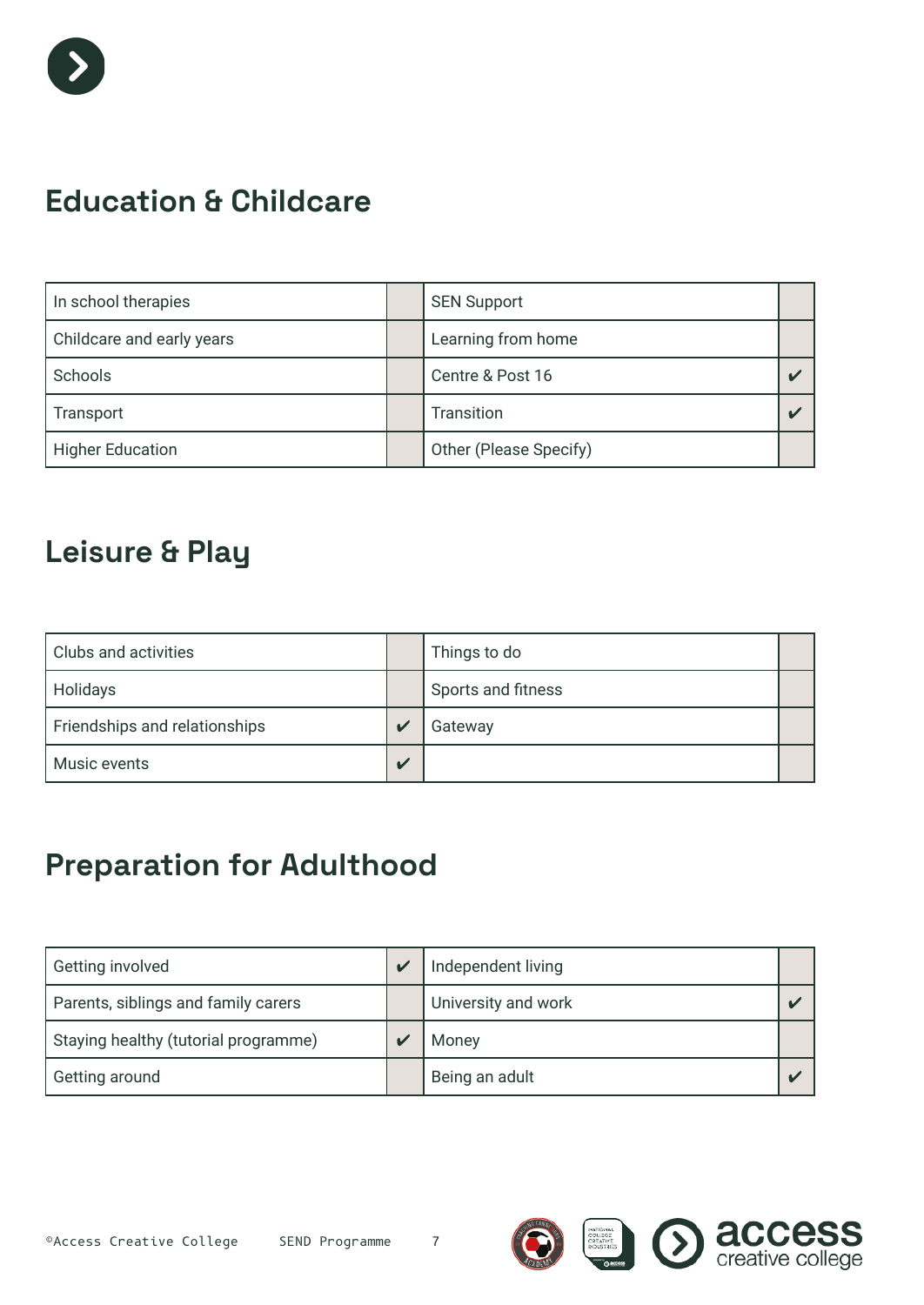

#### **Education settings guidance on the local offer questions**

Access Creative College as an Independent Training Provider is not legally obliged to comply with the SEND Code of Practice. The legal obligation lies with the Local Authority. The local authority will make a contract with the college to provide a programme of study for a learner and an agreed package of support. The LA maintains the legal responsibility under the SEN Code of Practice. Access will always consider carefully whether this is the right provision for a learner and will offer them a place based on the suitability of our provision. All places for high needs learners have to be approved and funding agreed before the offer of a place is confirmed.



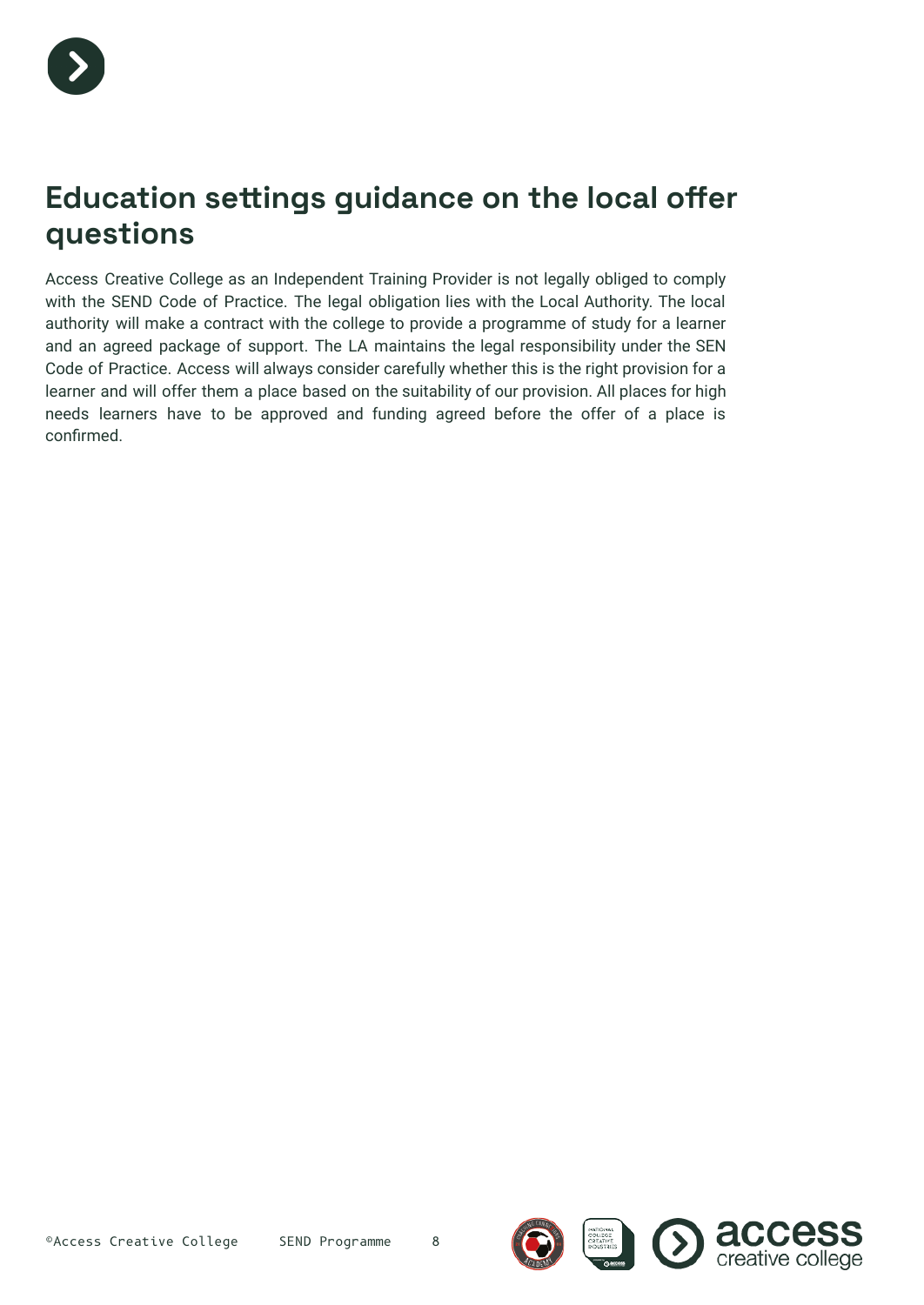

## **Parents and Carers would like you to answer the following questions**

#### **How does your education setting know if children/young people need extra help?**

When a learner requiring support makes an application to any Access location, we make contact with the learner, their parents/guardians/carers, any external stakeholders such as key workers and social workers and their school. We invite the learner and their parents/carers into the relevant centre for a visit so we can meet with them and discuss any concerns that they may have. We discuss the service we can offer to young people so that collectively we can decide if Access is the right place to study.

All new learners who have identified needs are allocated learning support. We can offer a transition visit for learners where this will help them to feel ready to join the college (for 2020.21 this will be subject to Covid guidance and numbers in the centre). Their Course Leader and the Learner Support Team will help them through the six-week induction, so they become comfortable in their new surroundings.

We continue to support learners for their learning and pastoral needs, and as they develop their independence and begin to interact with their new friends and other students around the centre. Learners are monitored carefully at all times and we will work with the learners on a one-to-one basis if resources and funding have been allocated to the learner.

Family members are very important links, so we work with them to enable a smooth transition and support. As stated above, we invite parents, guardians, and carers to visit the relevant centre to meet with tutors to celebrate the young people's success and to discuss any concerns. We can also help them to complete application forms and to apply for any financial (bursary) support which may be available.

#### **What do I do if I think my child has special educational needs?**

Your first contact is with your local centre's Learner Support Manager – this is the key contact person who will support the young person and their family. This will mean that you can raise any concerns that you may have on a daily basis. We are also happy for parents/carers to make appointments to meet with the Head of Additional Learning Support and Exams, the Course Pathway Manager or Centre Manager.

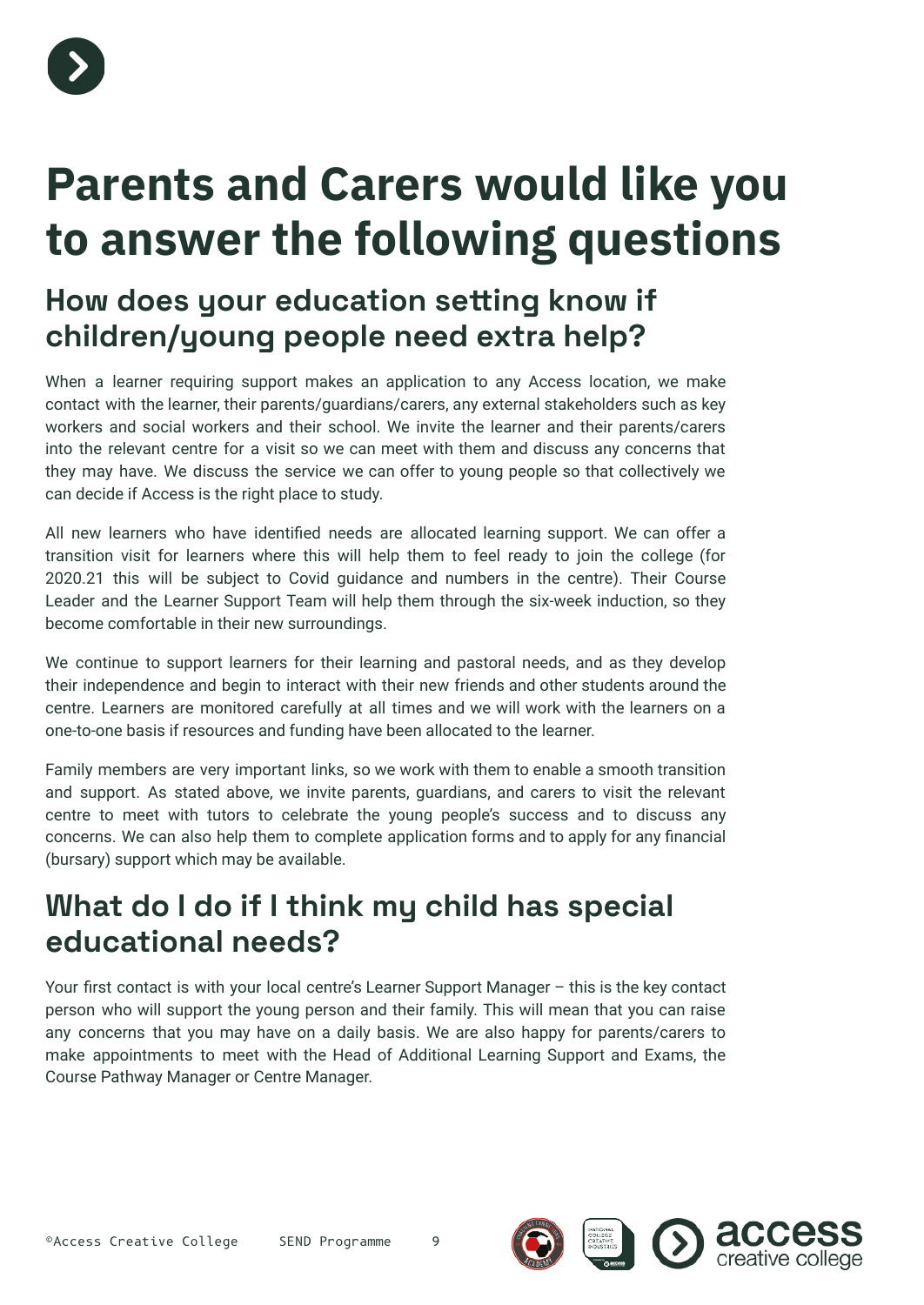

#### **How will the education setting staff support my child/young person?**

The Learner Support Manager may visit a potential learner in their current setting in order to assess their needs and to ensure that we can provide the support they require. School pupils will be invited to the relevant centre for activity and taster days.

The Head of Additional Learning Support and Exams works closely with the Centre Management Team in each centre to consider the support needs of learners. The Head of ALS and Exams reports directly to the Director of Education.

We will know that our provision is appropriate for the learners if they are enjoying life at their centre, attending, making progress and achieving on their course. We use feedback from our learner voice survey and parent/carer feedback to provide further evidence which we make available to all learners and their parents/carers.

#### **How will the curriculum at your education setting be matched to my child/young person's needs?**

The individual Education Health and Care Plan (EHCP) provides details of all the support needs for a young person. It includes their educational history, the type of support they require inside and outside the classroom, for example at break and lunchtime. The document also includes plans we may have made in agreement with the learner and their family to help them to become more independent. The learner will have a 1:1 meeting with the LSM as a minimum at the start of their course and throughout the year to ensure that the support being provided is of benefit to the learner.

Targets will be set based on the aspirations of the learner as stated in their EHCP and on their course aims.

We aim to provide an inclusive environment at each centre where all our learners are given equal access to their course of study, to enrichment and to work experience opportunities. Assistive technology can be available to help learners to become more independent. Differentiation in the classroom and in the centre will enable each centre to provide support so all learners can achieve and enjoy their studies.

Regular reviews take place throughout the year and learners are monitored and observed at all times. Each learner will have a personal, secure Individual Learning Plan (ILP). Images and videos of all activities can be uploaded to the individual learner Moodle account and/or to the ILP. This forms part of an individual study programme for each learner with targets set to enable learners to achieve and aspire to greater success.

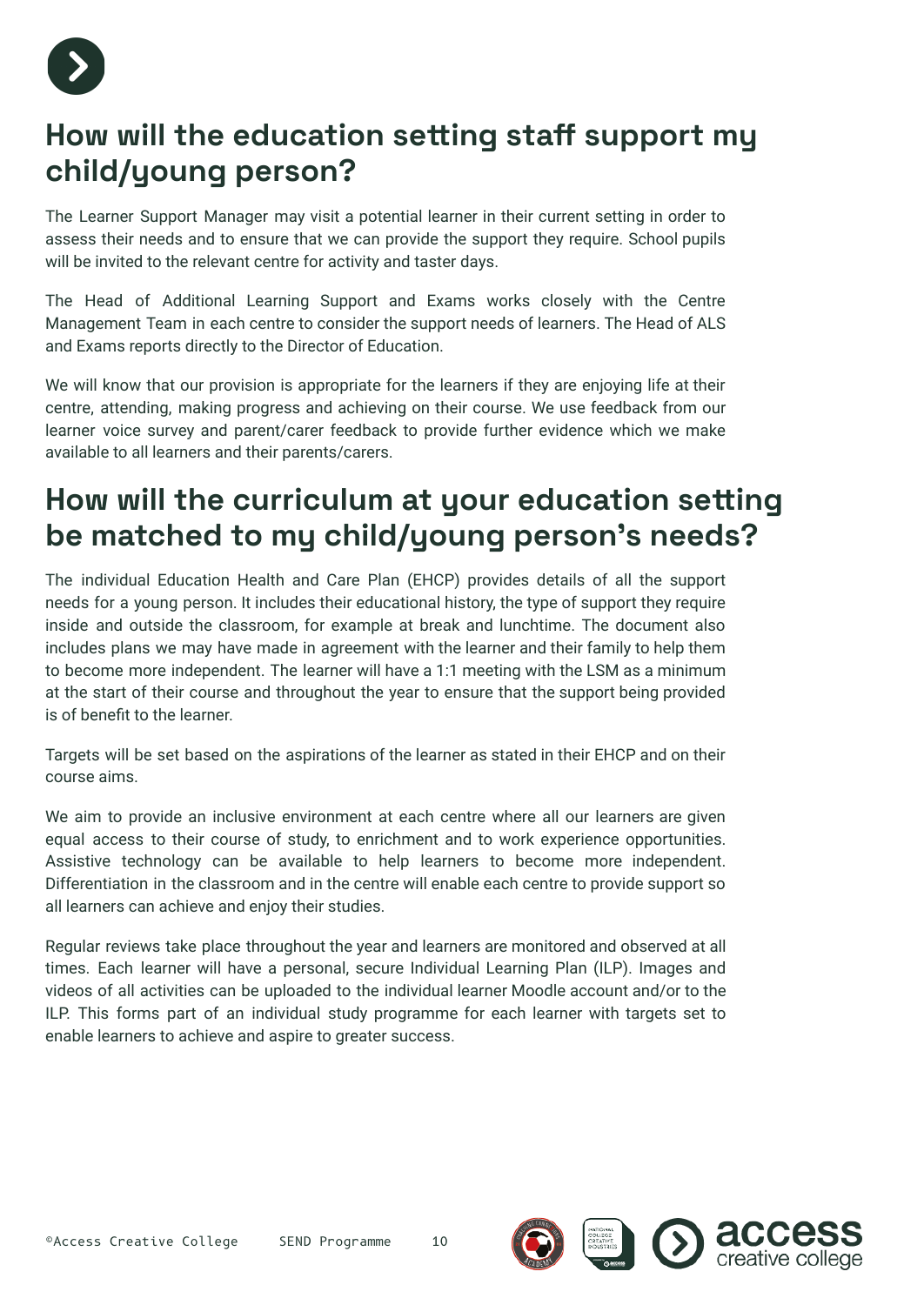

### **How will both you and I know how my child/young person is doing and how will you help me to support my child/young person's learning?**

Parents and carers can make contact with the Head of Additional Learning Support and Exams, the centre Learner Support Manager, or with any other member of staff by phone or in person. Contact details for the Head of Additional Learning Support and Exams, LSM and Pathway Managers are made available to parents/carers when we meet for the first time.

Parents/carers will receive regular information on the progress their child is making. Tutors and support staff at the relevant centre will get to know the young people and build relationships with them, as we feel this is very important to help the young people settle in and to achieve on their course. All learning is tracked and carefully recorded so we can provide instant feedback on the progress young people are making on their course.

Reviews for Education, Health and Care Plans will take place annually in collaboration with the learner, the Local Authority SEN team, parents/carers, any specialist stakeholders, ALS Tutors, Pathway Managers and the Head of Additional Learning Support and Exams as required. IntWhat support will there be for my child's/young person's overall emotional health and wellbeing?

Looking after pastoral and emotional needs are just as important to us as support and learning needs. Pathway Managers will meet with the young people to discuss any issues they may have. We are committed to promoting the health and well-being of all students and have trained staff who can deal with any safeguarding or risk assessment concerns.

We have Learner Support Managers and Additional Learning Support (ALS) staff who work with our teaching teams. The LSM in collaboration with the Pathway Manager manage attendance - they will contact parents/carers if there are concerns about attendance or punctuality. We also have a student Mental Health Champion at each centre who can offer pastoral care and mental health and wellbeing support.

Each centre holds a management meeting on a regular basis to discuss any learners who may be at risk due to their personal circumstances, their health, engagement with learning, attendance and any concern regarding level of progress. Additional support will be provided as well as regular contact with the learner and their parents/carers.

All our staff monitor and address behaviour issues. The LSM and Course Leader or Pathway Manager will make an appointment with parents/carers if we have concerns about behaviour. We have a student charter (10 Commitments) which will tell you how we expect students to behave and how they can expect centre staff to behave towards them.

We also have a disciplinary policy that provides sanctions from a verbal to a written and a final written warning if a learner's behaviour is unacceptable and contravenes the standards of behaviour we expect from our young people. We expect our students to respect others and the environment around them and to treat other people the way they would expect to be treated.

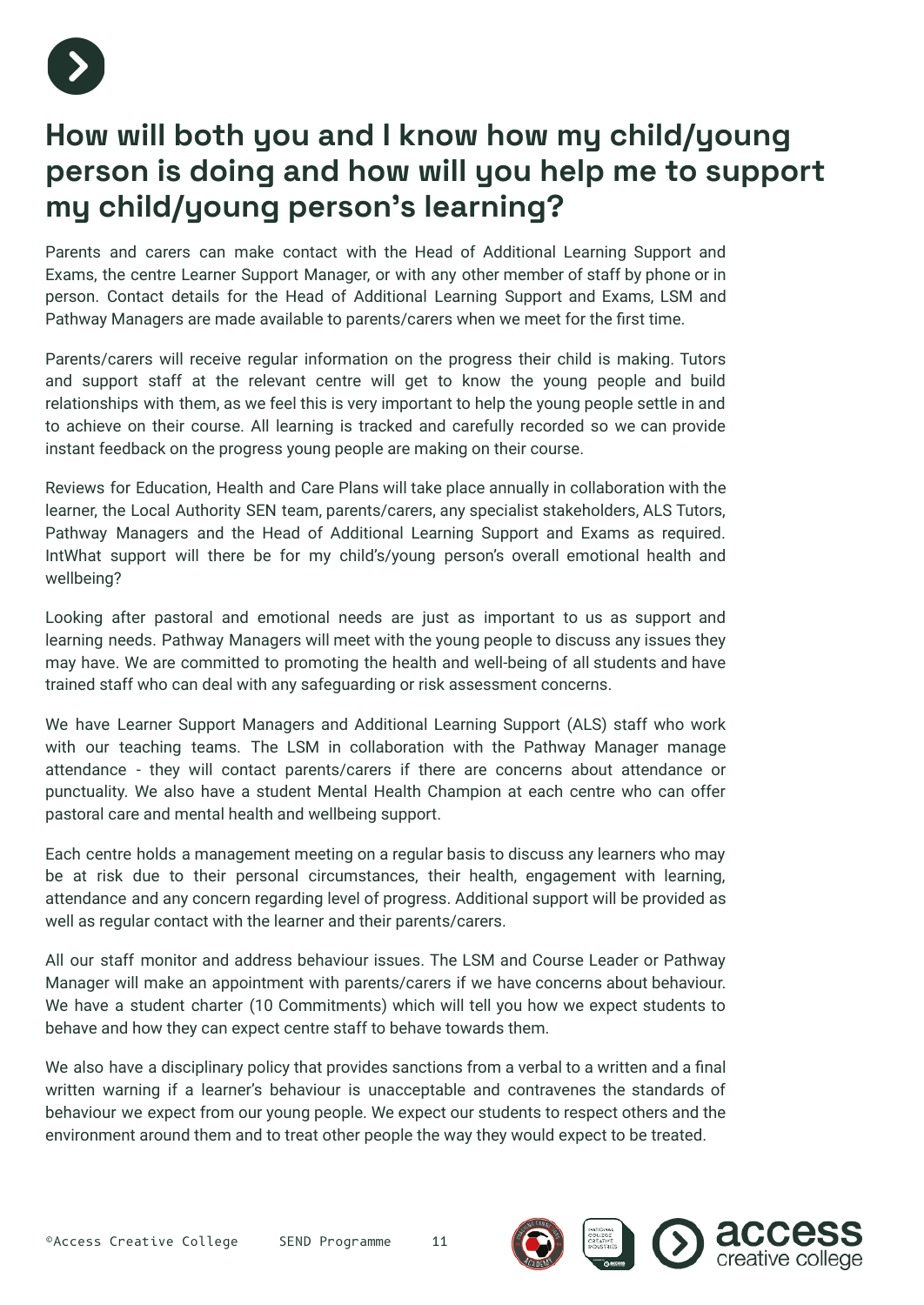

#### **What specialist services and expertise are available at or accessed by the education setting?**

The Head of Additional Learning Support and Exams is available to assess learners. The Head of ALS and Exams is also the college SENCO and is qualified to level 7 with the skills and experience to assess and advise on support for learners with Specific Learning Difficulties including Autism, dyslexia, dyspraxia, dyscalculia, ADHD and other related conditions.

#### **What training are the staff supporting children and young people with SEND had or are having?**

The Learning Support Team and all tutors receive regular professional training to refresh and update their skills.

### **How will my child/young person be included in activities outside the classroom including school trips and provision for access to after school clubs?**

We involve parents, carers and young people in the planning of activities and trips out and about from the centre. Providing our young people with the opportunity to broaden their experience with work placement, enrichment, educational and social trips and visits is an important part of the courses we deliver. All learners are well supported on their visits.

#### **How accessible is the education setting environment?**

Most centres have a lift to enable a wheelchair user or a person with mobility difficulties to access the building. However, we do not have automatic opening doors so a management plan will be introduced for each learner who has mobility issues to ensure that they can get access to the relevant areas of the building.

Please note: two of our centres at York and Bristol have limited wheelchair access. We have disabled toilets in most centres with the exception of our York centre which does not have disabled toilet facilities.

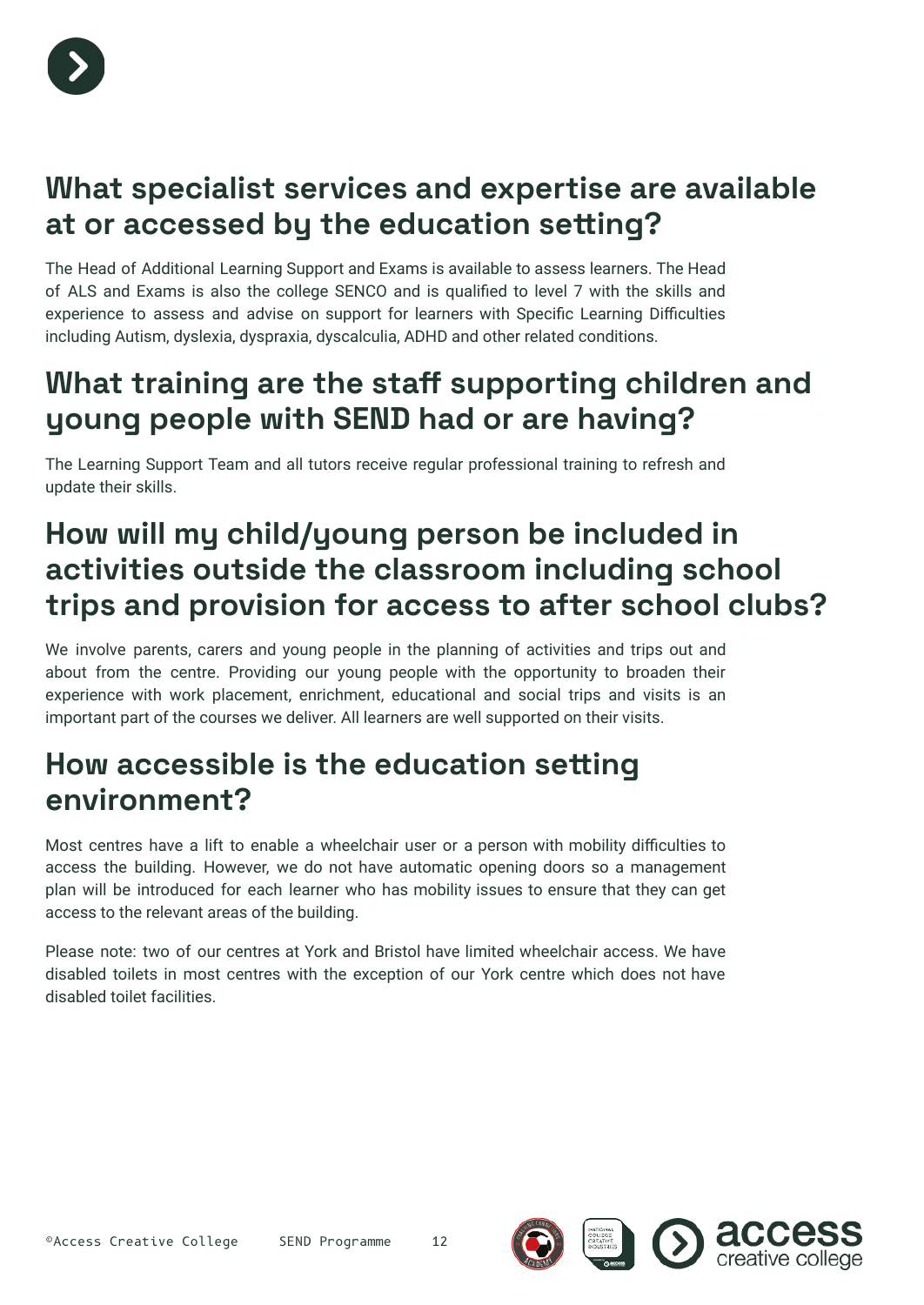

#### **How will the education setting prepare and support my child/young person to join the education setting transfer to a new education setting or the next staff of education and life?**

Prospective learners are invited into the relevant centre for open events and taster days. We make sure that the course, accommodation and staff are known to the applicants and we prepare them for their enrolment with the relevant centre.

A programme of transition visits can be created and agreed with the learners and parents/carers who feel that this would be beneficial.

### **How is the decision made about what type and how much support my child/young person will receive?**

Every learner is assessed in relation to their individual needs in order to help determine whether Access is the appropriate place for them to study. LSMs liaise with school staff, parents/carers, SENCOs and SEN teams at the local authority to discuss a learner's support needs.

We judge the impact of the support plan by considering the progress a learner is making on their course, by the way in which they settle into the centre, and if they are enjoying their course from the learner voice feedback.

### **How are parents involved in the setting/school/centre? How can I be involved?**

We invite parents/carers to be involved with the progress of all our young people.

### **Who can I contact for further information?**

The Head of ALS and Exams can be contacted, as can the LSM and other staff at the relevant centre. Contact details are provided when we first meet with parents/carers and their child/ young person. Parents/carers are welcome to visit the centre for a preliminary visit on one of our open days or for one or more of our taster events.

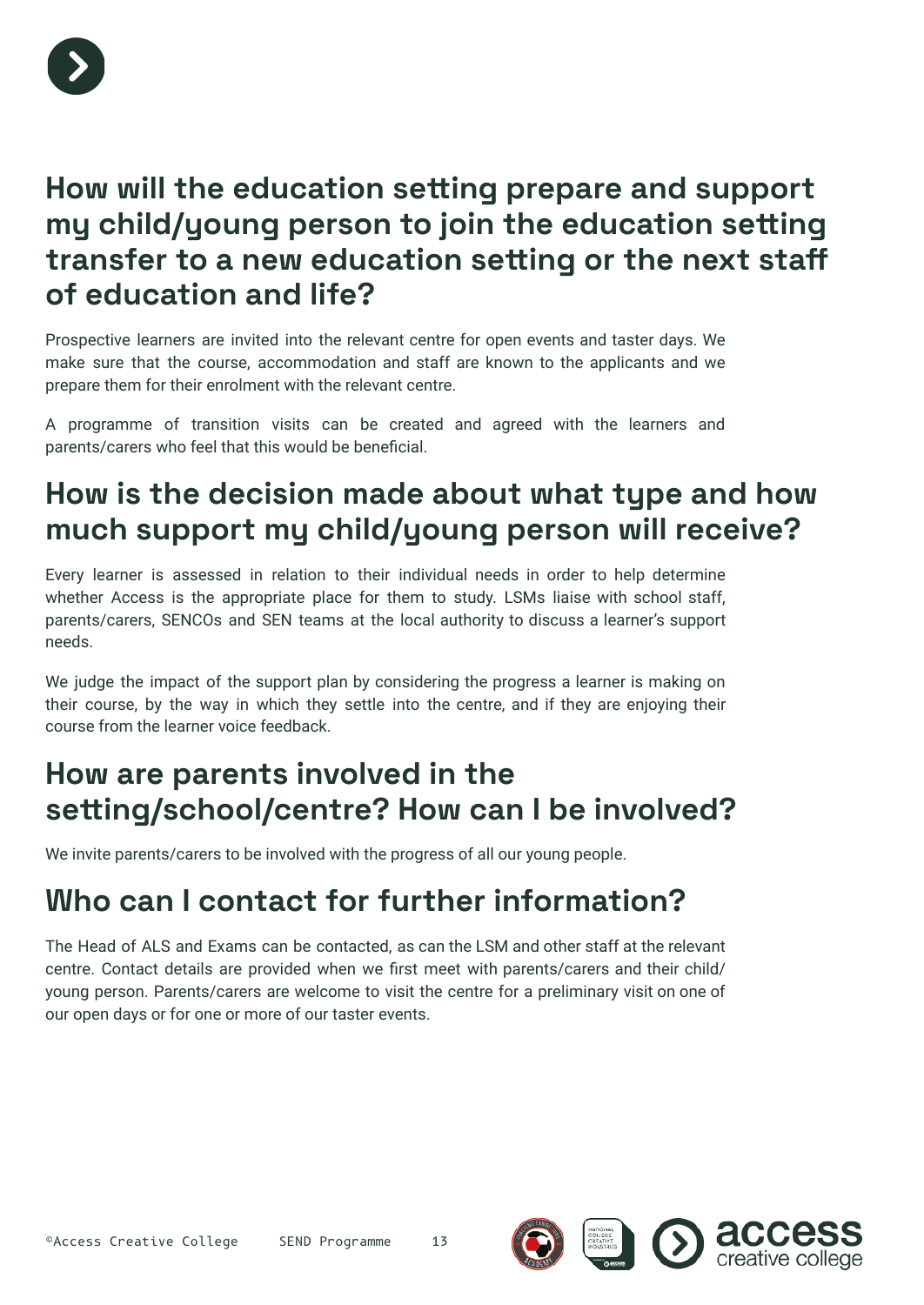

## **Children and Young people would like you to answer the following questions**

#### **How does the education setting know if I need extra help?**

We ask about any learning support you may need on your application.

Prospective learners are invited to disclose any learning difference or medical conditions at application, interview or enrolment. We prefer to know as soon as possible so we can plan a support plan for our learners.

We will also meet you at the interview and invite you to disclose and discuss the support you have received in school or college.

## **What should I do if I think I need extra help?**

Please discuss how we can help you with your Pathway Manager, your LSM or ALS tutor.

#### **How will my coursework be organised to meet my individual needs?**

We plan learning activities to stretch and challenge all of our learners, helping them to progress.

### **How will I be involved in planning for my needs and who will explain it and help me?**

We will meet with you so we can talk about your course and make sure you are happy and enjoying life at college. The key person to explain this will be your ALS tutor.

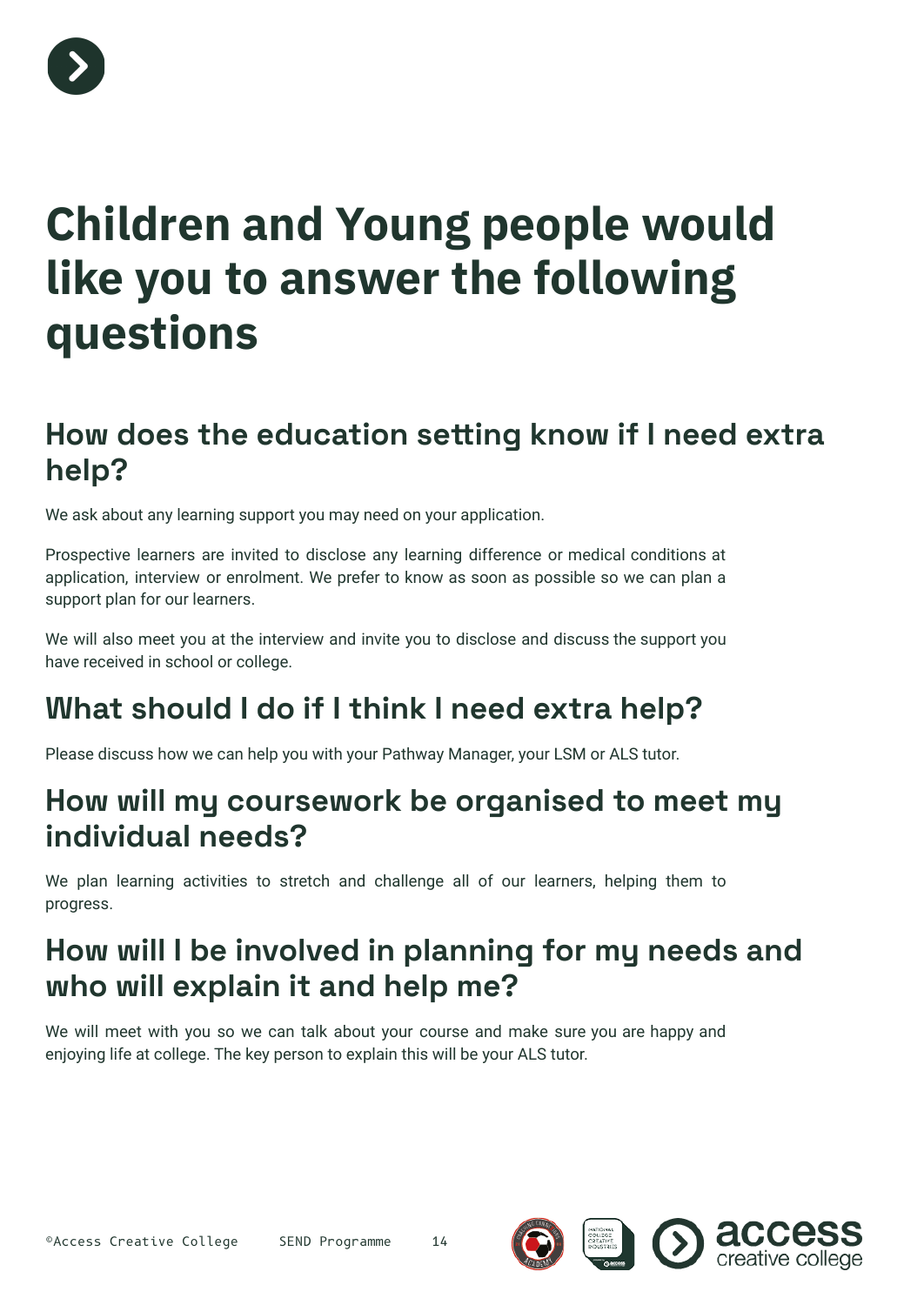

#### **Who will tell me what I can to help myself and be more independent?**

We will work with you to help you to become more independent and to progress towards your chosen career and study programme goals.

### **What should I do if I am worried about something?**

You can always talk to your Pathway Manager or your LSM or ALS Tutor. You will meet with your LSM or ALS Tutor for a one-to-one meeting so you can have a chat and share anything you are worried about. You can also talk to the Head of ALS and Exams if you wish to discuss any worries away from your tutors.

Our student Mental Health Champions are also there to support you.

#### **How will I know if I am doing as well as I should?**

Your Pathway Manager and LSM and ALS Tutors will work with you to set targets at the start of your course. The targets will be based on the aspirations in your EHCP. They will meet with you on a regular basis to check if you have achieved these targets and they will check if you have completed all the work that has been set for you. We will also discuss your attitude to work, behaviour, and attendance to make sure that you are getting the most out of your course. If you or your tutor has any concerns we will discuss this with you and work on how we can help you to improve.

### **How can I get help if I am worried about things other than my course?**

We have LSM and ALS Tutors who can meet with you to provide further advice and guidance regarding your personal care and can arrange for you to meet appropriate professional staff from external agencies and services. If you are worried about any aspect of your course or your life in the centre you can talk to your Pathway Manager or LSM and ALS Tutors.

We hope we will not have to discuss concerns about behaviour, but if we do your Learner Support Manager (LSM) will speak with you about this and we will be in touch with your parents/ carers and invite them in to meet with you and the staff.

### **Are there staff in the centre who have had special training to help young people who need extra help?**

We have staff who are available to support young people. For learners with higher support needs we may employ additional qualified support staff. We also make sure that all our staff are provided with regular training sessions and updates. We have staff who are qualified to assess a learner's needs.